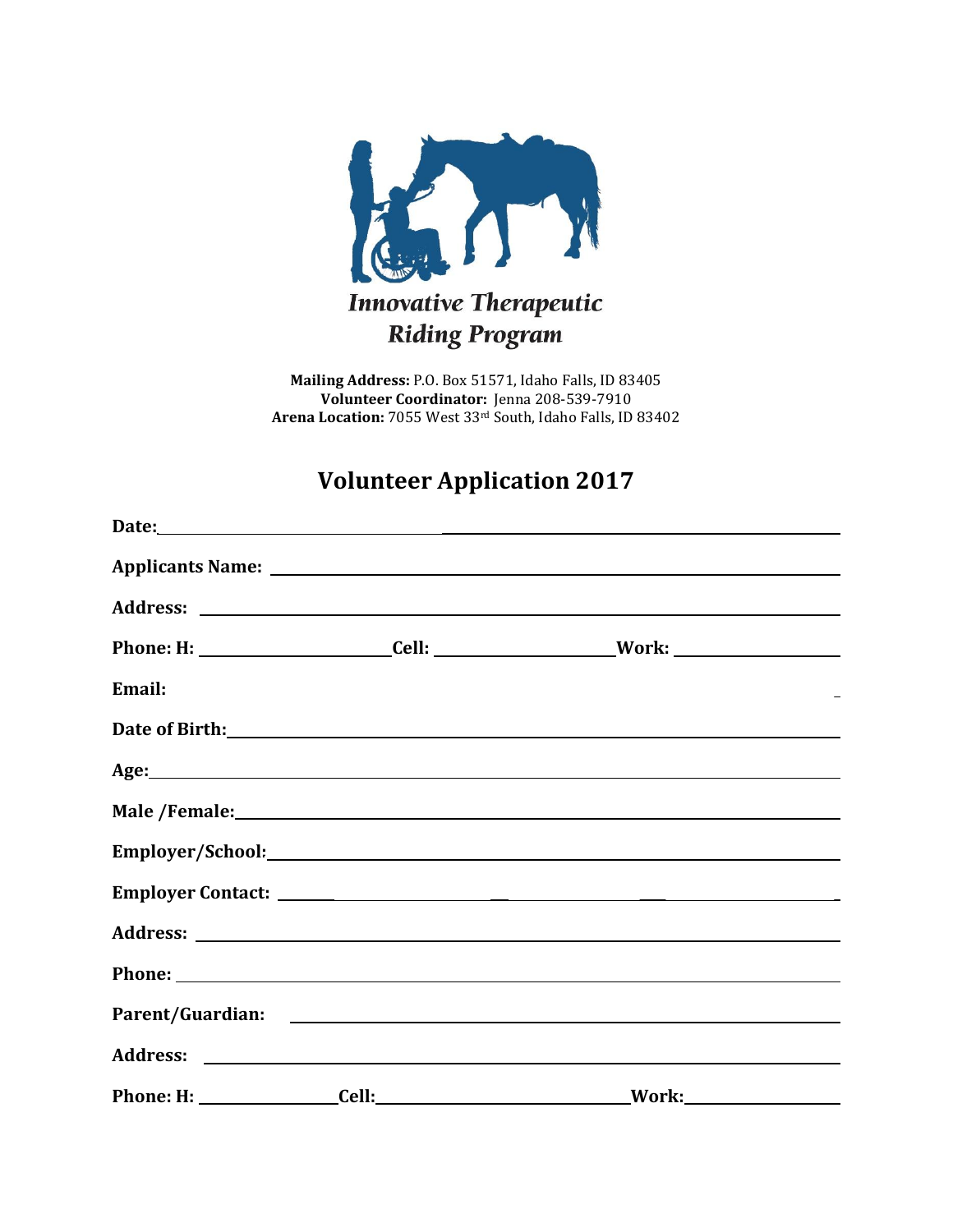# **Volunteer Interests**

## **Please check any areas of interest that you would like to participate in as an ITRP volunteer.**

### **ITRP Program volunteering for:**

- o Buckaroos (children 3-8yrs.)
- o Greater Strides (3 18 with disabilities)
- o Trailblazers (9-18yrs.)
- o Making Strides (19-up with disabilities)
- o Equine Experience for the Elderly

### **Program Volunteer**

- o Leading a horse
- o Side walking with a student
- o Fence building
- o Facility repairs
- o Construction
- o Horse transport
- o Hay transport
- o Horse monitoring

#### **Competition**

- o Horse show
- o Away horse shows/competition

#### **Administration**

- o Public Relations
- o Fund Raising
- o Newsletter
- o Volunteer recruitment
- o Telephone/Computer work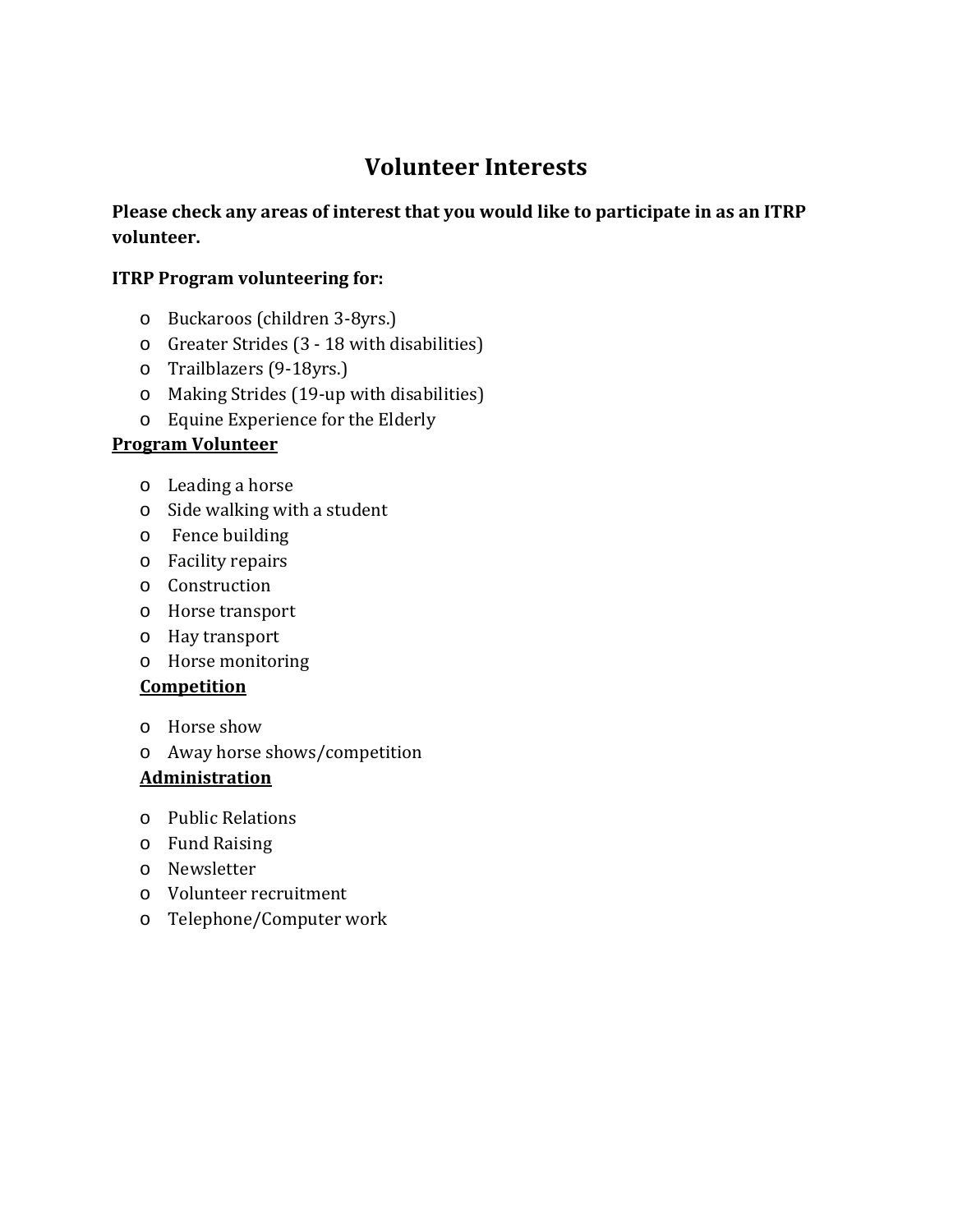Please describe hours you would like to volunteer, if you are available on short notice, or any other scheduling/training/personal information that would pertain to volunteering at Innovative Therapeutic Riding Program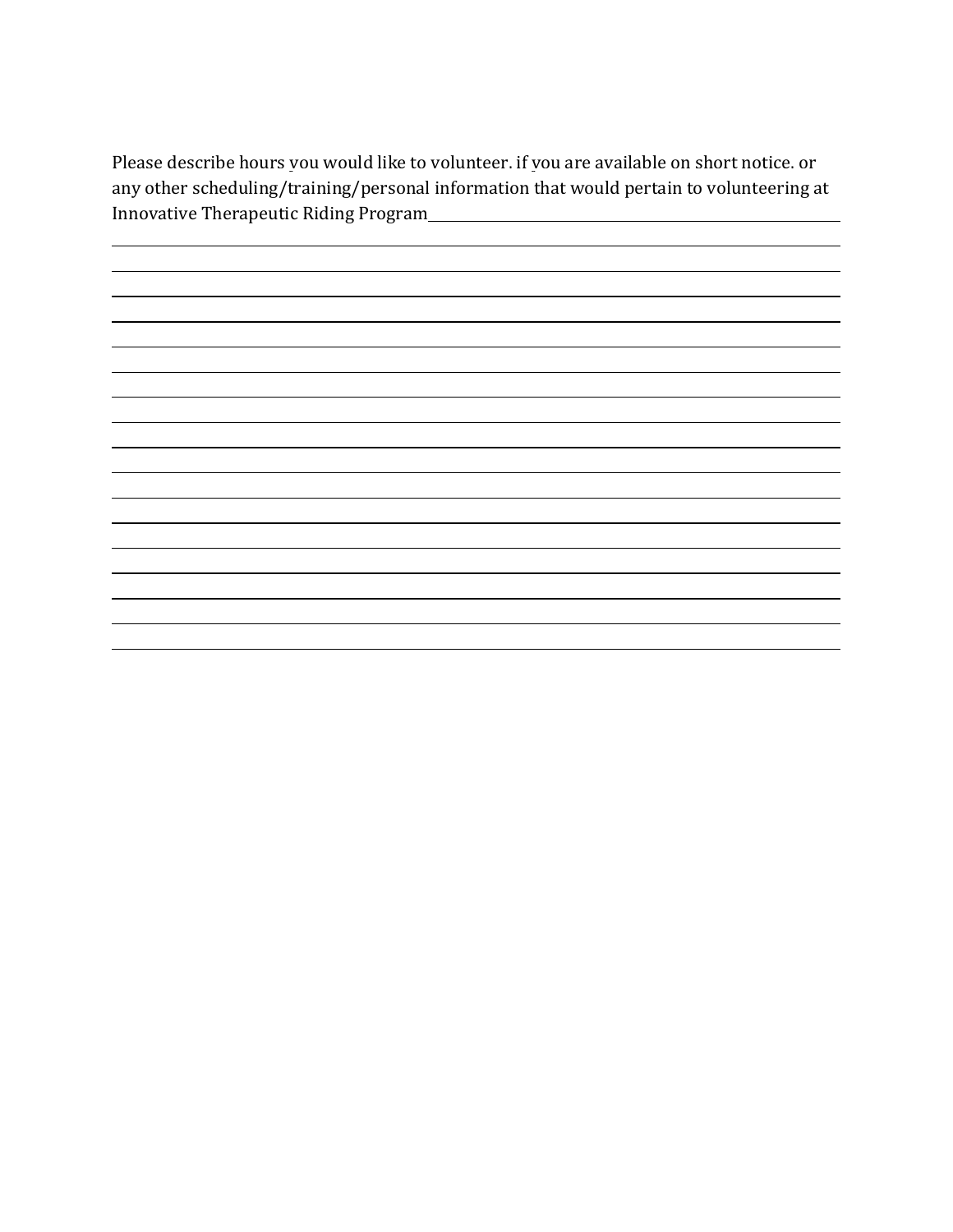|                                              |                                                                                                       | Name: Name: Name: Name: Name: Name: Name: Name: Name: Name: Name: Name: Name: Name: Name: Name: Name: Name: Name: Name: Name: Name: Name: Name: Name: Name: Name: Name: Name: Name: Name: Name: Name: Name: Name: Name: Name:  |  |
|----------------------------------------------|-------------------------------------------------------------------------------------------------------|--------------------------------------------------------------------------------------------------------------------------------------------------------------------------------------------------------------------------------|--|
|                                              |                                                                                                       |                                                                                                                                                                                                                                |  |
|                                              |                                                                                                       |                                                                                                                                                                                                                                |  |
|                                              |                                                                                                       |                                                                                                                                                                                                                                |  |
|                                              |                                                                                                       |                                                                                                                                                                                                                                |  |
|                                              |                                                                                                       |                                                                                                                                                                                                                                |  |
|                                              |                                                                                                       |                                                                                                                                                                                                                                |  |
|                                              |                                                                                                       |                                                                                                                                                                                                                                |  |
| In the event of an emergency please contact: |                                                                                                       |                                                                                                                                                                                                                                |  |
|                                              | Name: Phone: Phone: Phone: Phone: Phone: Phone: Phone: Phone: Phone: Phone: Phone: Phone: Phone: 2014 |                                                                                                                                                                                                                                |  |
|                                              |                                                                                                       |                                                                                                                                                                                                                                |  |
|                                              |                                                                                                       | Name: Phone: Phone: Phone: Phone: Phone: Phone: Phone: Phone: Phone: Phone: Phone: Phone: Phone: Phone: Phone: Phone: Phone: Phone: Phone: Phone: Phone: Phone: Phone: Phone: Phone: Phone: Phone: Phone: Phone: Phone: Phone: |  |
|                                              |                                                                                                       |                                                                                                                                                                                                                                |  |

## **Volunteer Authorization for Emergency Medical Treatment 2017**

Preferred Medical Facility:

#### **Consent Plan**

In the event emergency medical aid/treatment is required due to illness or injury during the process of participating in, or receiving ITRP services, or while being on the property of Schaefer Livestock, dba Box T Barn and Stables, I authorize the ITRP to:

- 1. Secure and retain medical treatment and transportation if needed.
- 2. Release participant records upon request to the authorized individual or agency involved in the medical emergency treatment.

This authorization includes x-ray, surgery, hospitalization, medication and any procedure deemed "lifesaving" by the physician. This provision will only be invoked if the person listed below is unable to be reached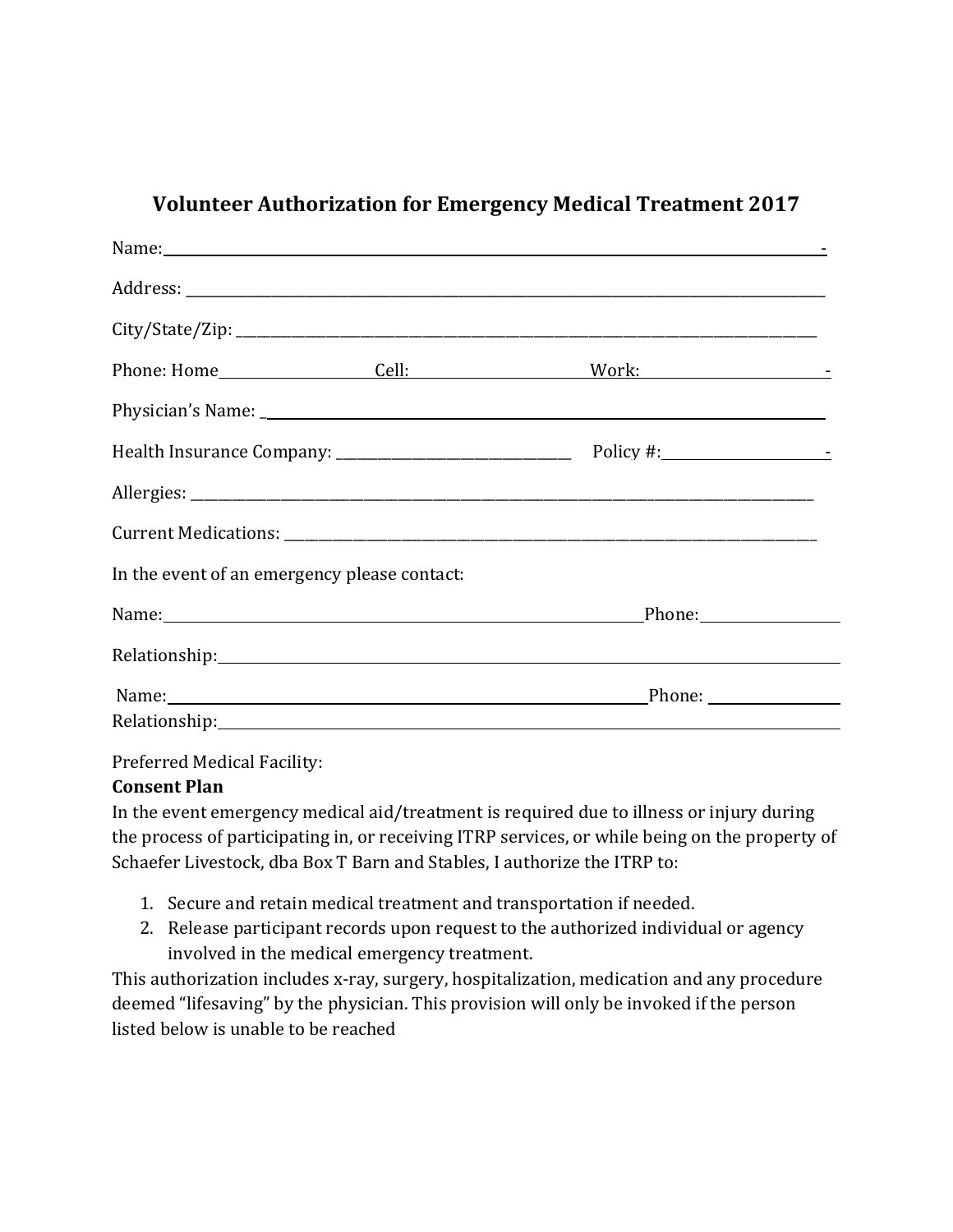Print Name: Consent signature: etc. The set of the set of the set of the set of the set of the set of the set of the set of the set of the set of the set of the set of the set of the set of the set of the set of the set of the set of (Volunteer, Participant, Parent/Legal Guardian if minor)

## **Authorization for Emergency Medical Treatment Form 2017**

## **(Continued)**

#### **Non-Consent Plan**

I do not give my permission for emergency medical treatment/aid in the case of illness or injury during the process of participating in, or receiving ITRP services, or while being on the property of Schaefer Livestock, dba Box T Barn and Stables. In the event emergency treatment/aid is required, I wish the following procedures to take place:

Print Name: 1988 and 2008 and 2008 and 2008 and 2008 and 2008 and 2008 and 2008 and 2008 and 2008 and 2008 and 2008 and 2008 and 2008 and 2008 and 2008 and 2008 and 2008 and 2008 and 2008 and 2008 and 2008 and 2008 and 200

Non-Consent Signature: (Volunteer, Participant, Parent/Legal Guardian)

Date: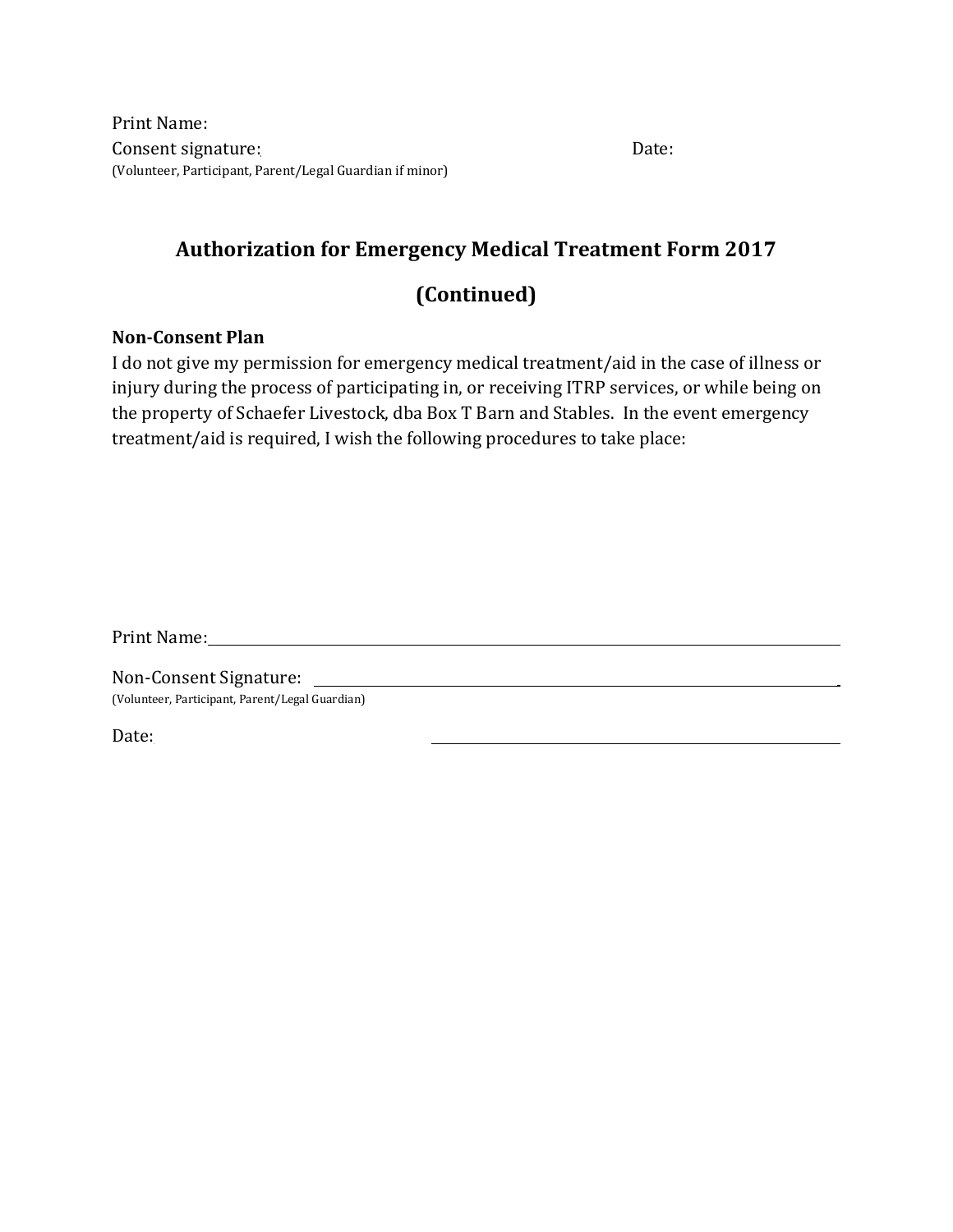## **Liability –Hold Harmless- Assumption of Risk 2017**

### **Please read carefully before signing**

I,  $\frac{1}{2}$  , the undersigned have read and understand and freely and voluntarily enter into this Release and Hold Harmless Agreement with Innovative Therapeutic Riding Program, LLC (hereinafter referred to as ITRP). I understand that this Release and Hold Harmless Agreement is a **Waiver of any and all liabilities** that may be incurred by me as result of volunteering for ITRP

- **1.** I understand that ITRP makes EVERY effort to maintain very high standards of safety in the following areas: Administration, Program, and Facilities as determined by the governing agency for therapeutic riding centers, Professional Association of Therapeutic Horsemanship International (PATH Intl.) Nevertheless, I understand that accidents can occur and I agree to hold ITRP and Schaefer Livestock, dba Box T Barn and Stables harmless in the event of such accident.
- **2.** HELMET USE: I understand that under the PATH Intl. standards for safety, **ALL**  participants, volunteers, and personnel (adults and minors) in any ITRP mounted or driving activity are required to, and in fact WILL wear, protective headgear that is American Society for Testing and Materials-Safety Equipment Institute (ASTM-SEI) approved for equestrian use. If helmets do not meet these standards, they will meet the "PATH Intl. Guidelines for Alternative Helmet Use." As a volunteer, I agree to abide by this standard at all times.
- **3.** I understand that myself or my minor child working with and around the horses of ITRP on Schaefer Livestock, dba Box T Barn and Stables property as a client, staff, member or volunteer has inherent risks that have been minimized as much as possible by ITRP. Nevertheless, I understand that accidents can occur and I agree to hold ITRP harmless in the event of such accident.
- **4.** I understand the potential dangers that I or my minor child could incur in being with, walking with, grooming, tacking, mounting, riding, dismounting, feeding horses, and using equipment around and with the horses, including but not limited to any interactions with other horses at the ITRP facility. Understanding those risks for myself or my minor child, I hereby release ITRP and Schaefer Livestock, dba Box T Barn and Stables from any liability whatsoever in the event of injury or damage of any nature or death to me, my child, or anyone else caused by or incidental to my electing to have myself or my child be involved with the horses and equipment of ITRP. This release of liability applies to ITRP, Schaefer Livestock, dba Box T Barn and Stables, their officers, directors, trustees, agents, shareholders, instructors, therapists, staff, volunteers, representatives, successors, assigns, and anyone else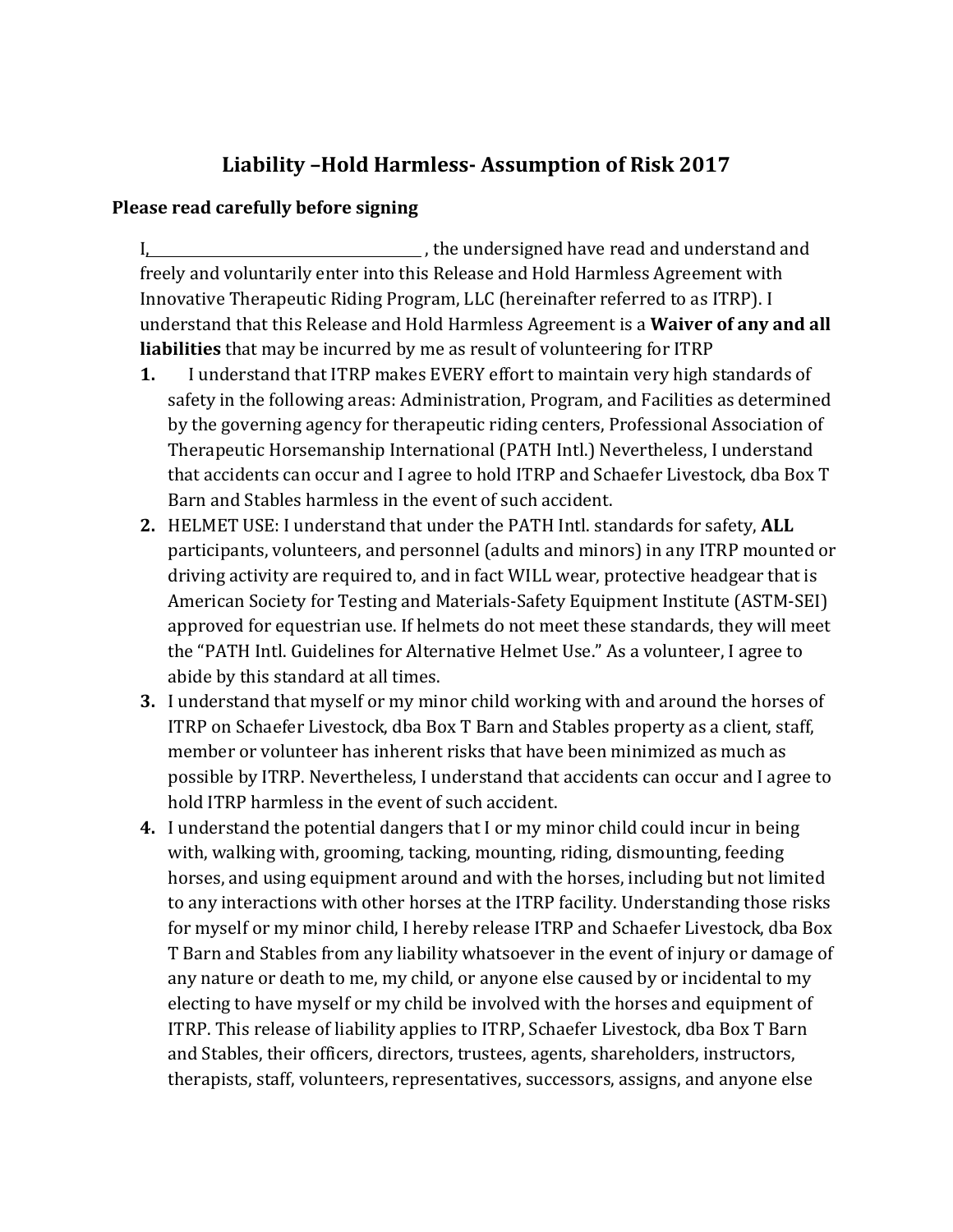directly or indirectly connected with ITRP or Schaefer Livestock, dba Box T Barn and Stables.

- **5.** I further voluntarily agree and warrant to Release and Hold Harmless all of the above named organizations and people for any and all manner of claims demands and damages of every kind or nature whatsoever, which I may now, or in the future have against ITRP or Schaefer Livestock, dba Box T Barn and Stables, and not limited to any incident caused by or related to negligence by the above named, including but not limited to injuries, death, or property damage from: being with, walking with, grooming, tacking, mounting, riding, dismounting, feeding horses; using equipment around and with the horses; and use of horse barn, Paddock, trails or arenas in any capacity.
- **6. WARNING: UNDER IDAHO LAW, AN EQUINE PROFESSIONAL IS NOT LIABLE FOR AN INJURY TO OR THE DEATH OF A PARTICIPANT IN EQUINE ACTIVITIES RESULTING FROM THE INHERENT RISK OF EQUINE ACTIVITIES PURSUANT TO C.R.S. 13-21-120.**

I, the undersigned, hereby intending to be legally bound for myself, my child, my heirs, assigns, executors, or administrators, understand and recognize and warrant that this Release and Hold Harmless Agreement is being voluntarily and intentionally agreed to and signed. This agreement waives and forever releases, acquits, discharges and holds harmless all claims for damages against ITRP or Schaefer Livestock, dba Box T Barn and Stables.

Participant's/Volunteer's Name (Please Print):

Participant's/Volunteer's Signature:

Print name of minor:

Print Name of adult/legal guardian:

Signature of adult/legal guardian:

Date: \_\_\_\_\_\_\_\_\_\_\_\_\_\_\_\_\_\_\_\_\_\_\_\_\_\_\_\_\_\_\_\_\_\_\_\_\_\_\_\_

Witnessed by: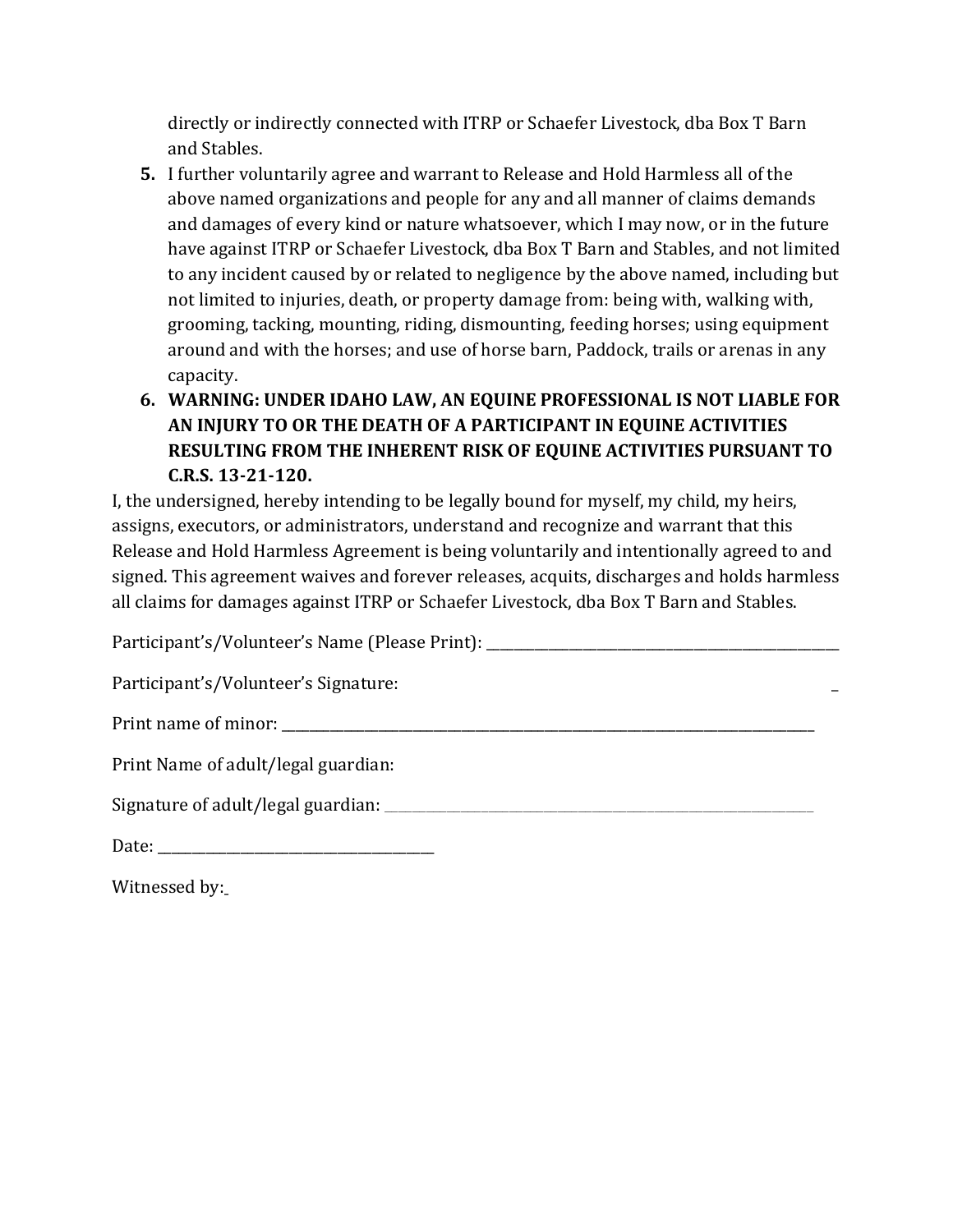# **Volunteer Photo Consent Form 2017**

**Volunteer's Name (please print): \_\_\_\_\_\_\_\_\_\_\_\_\_\_\_\_\_\_\_\_\_\_\_\_\_\_\_\_\_\_\_\_\_\_\_\_\_\_\_\_\_\_\_\_\_\_\_\_\_\_\_\_\_\_\_\_\_\_\_\_\_\_**

I hereby authorize Innovative Equine Therapy (ITRP) the use of my name, picture, video, and/or audio or digital recording, associated with the ITRP program. I expressly waive any and all rights which I may have, under any applicable local, state, and federal laws or any common-law claim, against ITRP and or Schaefer Livestock, dba Box T Barn and Stables or/ any staff, board member, volunteers or instructors. I hereby agree to and consent to the foregoing assignment and waiver.

Participant's Signature: \_\_\_\_\_\_\_\_\_\_\_\_\_\_\_\_\_\_\_\_\_\_\_\_\_\_\_\_\_\_\_\_\_\_\_\_\_\_\_\_\_\_\_\_\_\_\_\_\_\_\_\_\_\_\_\_\_\_\_\_\_\_\_\_\_\_\_\_\_\_\_\_\_

Date: \_\_\_\_\_\_\_\_\_\_\_\_\_\_\_\_\_\_\_\_\_\_\_\_\_\_\_\_

Parent or legal Guardian (if under 18):

Date: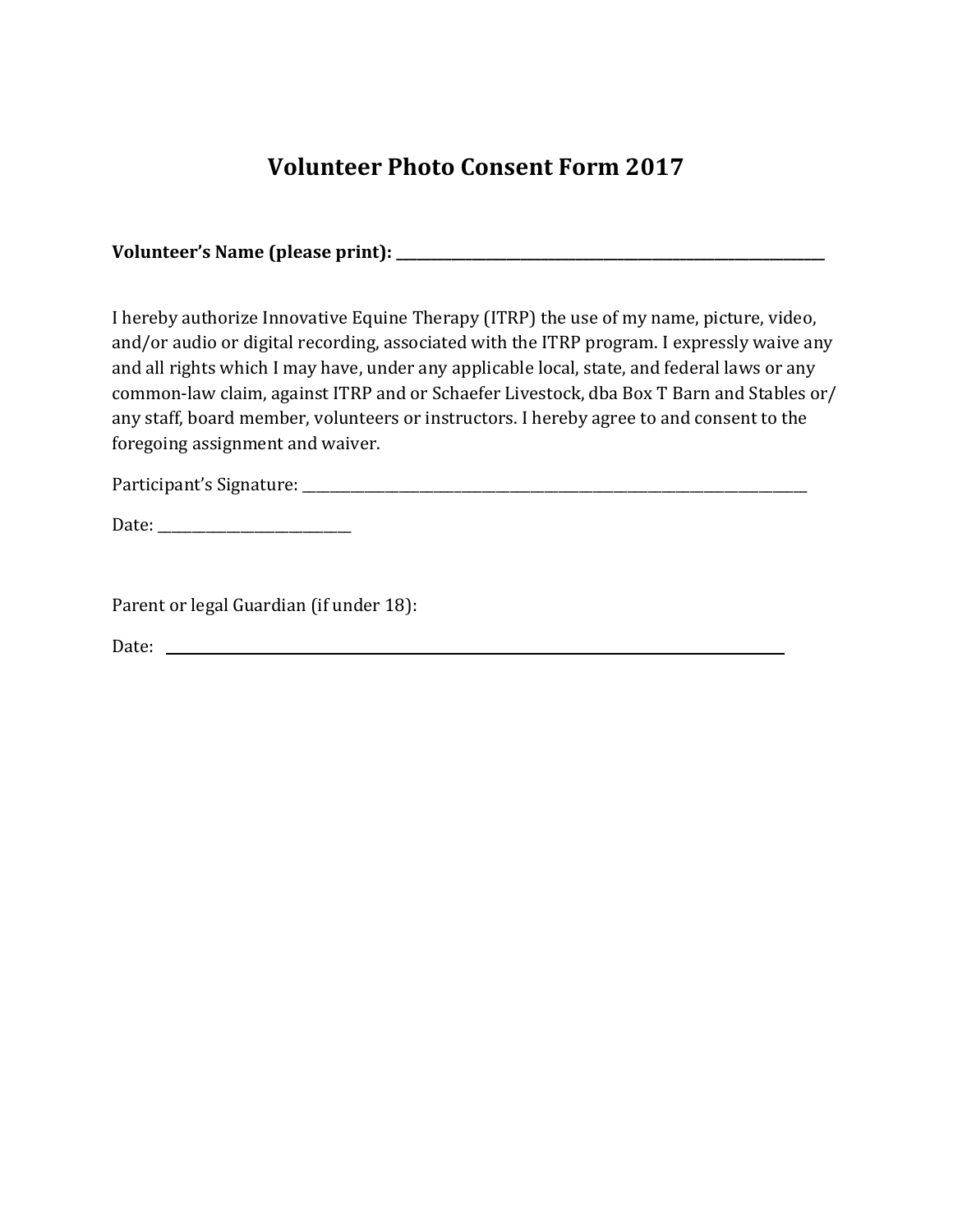# **Volunteer Health History 2017**

| Parent/Legal Guardian Name and Address:                                                                                                                                                                                                                                         |  |  |
|---------------------------------------------------------------------------------------------------------------------------------------------------------------------------------------------------------------------------------------------------------------------------------|--|--|
| <b>Health History:</b>                                                                                                                                                                                                                                                          |  |  |
| Please describe your current health status, particularly regarding the physical/emotional<br>demands of working in a therapeutic riding program. Please address fitness, cardiac,<br>respiratory, bone/joint function, recent hospitalizations/surgeries, or lifestyle changes. |  |  |

I understand that the information provided is accurate and to the best of my knowledge. I am not aware of any reason that would prevent my participation as a volunteer in the ITRP Program.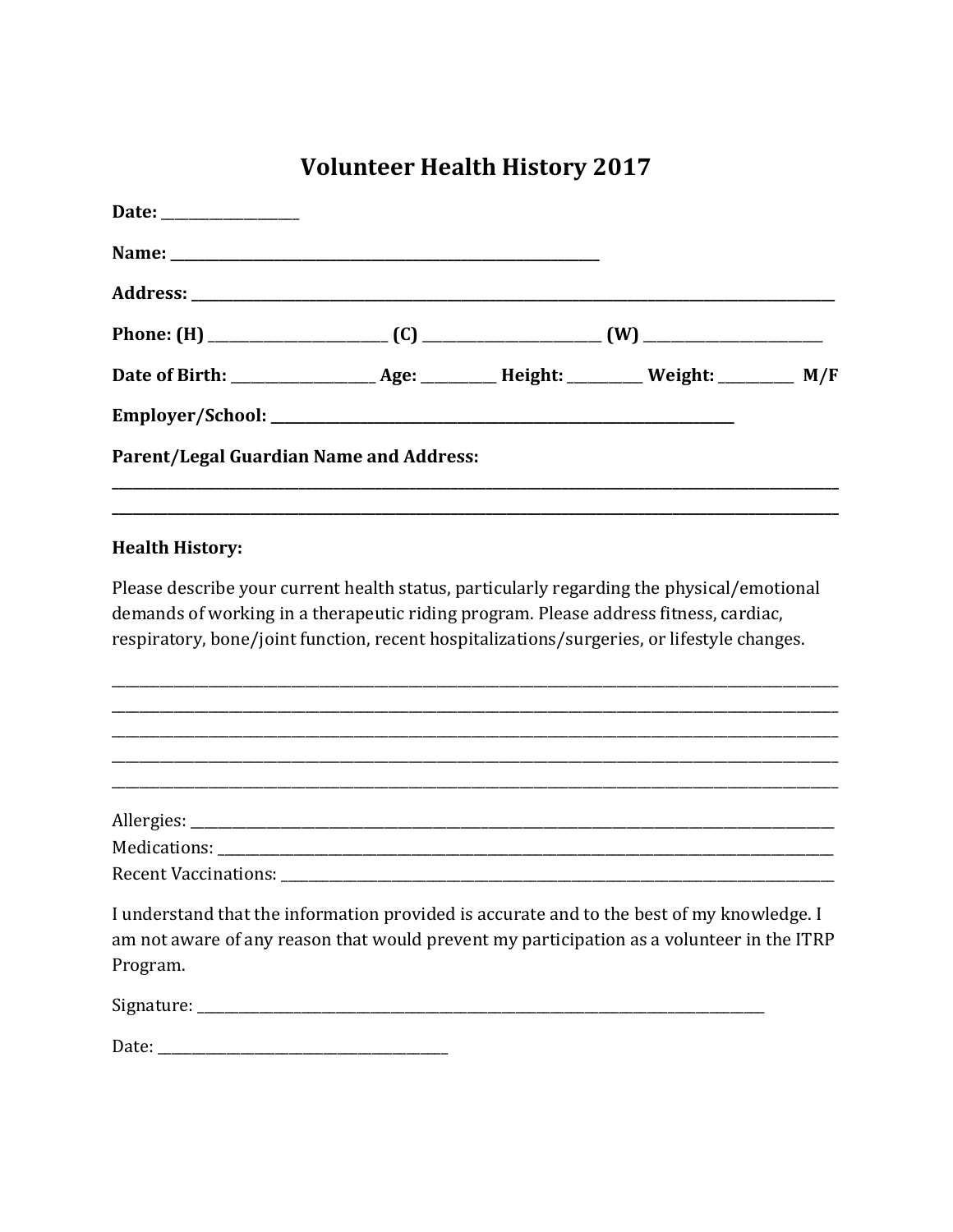## **Volunteer Background Information 2017**

**Name:** *Name:**<b>Name: <i>Properties and <b>Properties Properties and <b>Properties Properties Properties Properties Properties Properties Properties Properties Properties Properties* 

**Date: \_\_\_\_\_\_\_\_\_\_\_\_\_\_\_\_\_\_\_\_\_\_\_\_\_\_\_\_\_\_\_\_\_\_\_\_\_\_\_\_\_\_\_\_\_\_\_\_\_\_\_\_\_\_\_\_\_\_**

Have you ever been charged with, or convicted of a crime? Yes/No If Yes, please explain:

I, (volunteer/employee name), authorize ITRP to receive information from any law enforcement agency, including police departments and sheriff's departments, of this state or any other state or federal government, to the extent permitted by state and federal law, pertaining to any convictions I may have had for violations of state or federal criminal laws, including but not limited to convictions for violations of state or federal criminal laws, including but not limited to convictions for crimes committed upon children.

\_\_\_\_\_\_\_\_\_\_\_\_\_\_\_\_\_\_\_\_\_\_\_\_\_\_\_\_\_\_\_\_\_\_\_\_\_\_\_\_\_\_\_\_\_\_\_\_\_\_\_\_\_\_\_\_\_\_\_\_\_\_\_\_\_\_\_\_\_\_\_\_\_\_\_\_\_\_\_\_\_\_\_\_\_\_\_\_\_\_\_\_\_\_\_\_\_\_\_\_\_\_\_\_\_

I understand that such access is for the purpose of considering my application as an employee/volunteer, and that I expressly DO NOT authorize ITRP, its directors, officers, employees, or other volunteers to disseminate this information in any way to any other individual, group, agency, organization, or corporation.

Signature and the state of the state of the state of the state of the state of the state of the state of the state of the state of the state of the state of the state of the state of the state of the state of the state of

Date:

Current Driver's License: Yes/No

### **MUST PROVIDE DRIVERS LICENSE NUMBER**

Driver License Number

State: with the state of the state of the state of the state of the state of the state of the state of the state of the state of the state of the state of the state of the state of the state of the state of the state of th